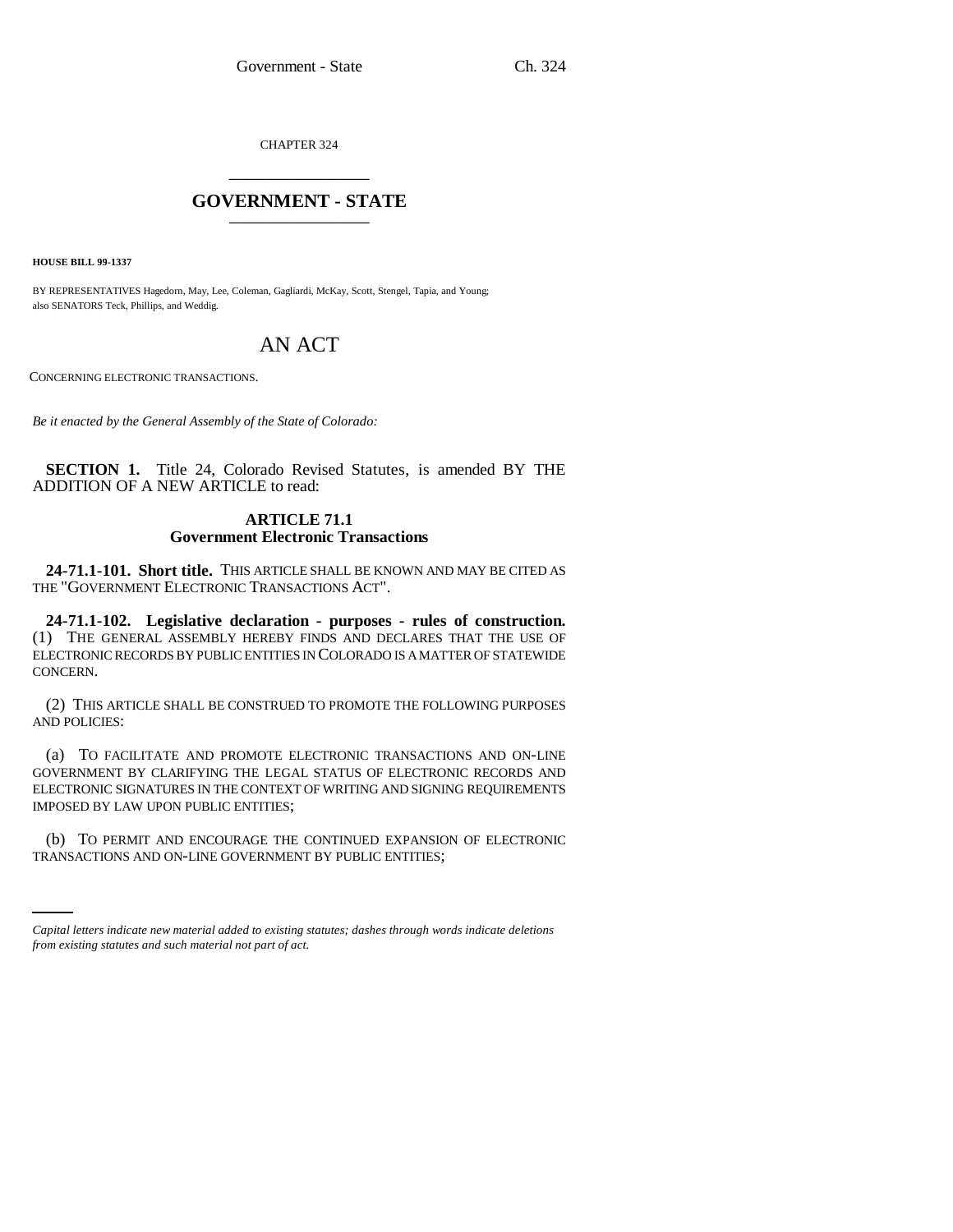(c) TO PROMOTE PUBLIC CONFIDENCE IN THE VALIDITY, INTEGRITY, AND RELIABILITY OF ELECTRONIC TRANSACTIONS AND ON-LINE GOVERNMENT BY PUBLIC ENTITIES; AND

(d) TO PROMOTE THE DEVELOPMENT OF THE LEGAL AND BUSINESS INFRASTRUCTURE NECESSARY TO SUPPORT AND ENCOURAGE ELECTRONIC TRANSACTIONS AND ON-LINE GOVERNMENT BY PUBLIC ENTITIES.

**24-71.1-103. Definitions.** AS USED IN THIS ARTICLE, UNLESS THE CONTEXT OTHERWISE REQUIRES:

(1) "DIRECTOR" MEANS THE EXECUTIVE DIRECTOR OF THE DEPARTMENT OF PERSONNEL.

(2) "ELECTRONIC" MEANS ELECTRICAL, DIGITAL, MAGNETIC, OPTICAL, ELECTROMAGNETIC, OR ANY OTHER SIMILAR TECHNOLOGY.

(3) "ELECTRONIC RECORD" MEANS A RECORD GENERATED, COMMUNICATED, RECEIVED, OR STORED BY ELECTRONIC MEANS.

(4) "ELECTRONIC SIGNATURE" MEANS ANY IDENTIFIER OR AUTHENTICATION TECHNIQUE ATTACHED TO OR LOGICALLY ASSOCIATED WITH AN ELECTRONIC RECORD THAT IS INTENDED BY THE PERSON USING IT TO HAVE THE SAME FORCE AND EFFECT AS A MANUAL SIGNATURE. "ELECTRONIC SIGNATURE" INCLUDES DIGITAL SIGNATURES.

(5) "GOVERNING BODY" MEANS A BOARD, COUNCIL, OR OTHER ELECTED OR APPOINTED BODY IN WHICH THE LEGISLATIVE POWERS OF A PUBLIC ENTITY ARE VESTED.

(6) "GOVERNMENTAL TRANSACTION" INCLUDES ANY ACTIVITY BY A PUBLIC ENTITY PURSUANT TO WHICH A RECORD IS CREATED, AMENDED, OR RETAINED, INCLUDING A COURT ORDER.

(7) "LOCAL PUBLIC ENTITY" MEANS A PUBLIC ENTITY OTHER THAN A STATE AGENCY.

(8) "PUBLIC ENTITY" MEANS STATE AGENCIES AND EVERY COUNTY, CITY AND COUNTY, CITY, TOWN, SCHOOL DISTRICT, SPECIAL DISTRICT, SPECIAL IMPROVEMENT DISTRICT, AND EVERY OTHER KIND OF DISTRICT, AGENCY, INSTRUMENTALITY, POLITICAL SUBDIVISION, OR AUTHORITY OF THE STATE ORGANIZED PURSUANT TO STATE LAW, WHETHER OR NOT IT IS SUBJECT TO HOME RULE.

(9) "RECORD" MEANS INFORMATION THAT IS INSCRIBED ON A TANGIBLE MEDIUM OR THAT IS STORED IN AN ELECTRONIC OR OTHER MEDIUM AND IS RETRIEVABLE IN PERCEIVABLE FORM.

(10) "SIGNATURE" INCLUDES ANY SYMBOL OR PROCESS EXECUTED OR ADOPTED BY A PARTY WITH A PRESENT INTENTION TO:

(a) IDENTIFY THE PARTY;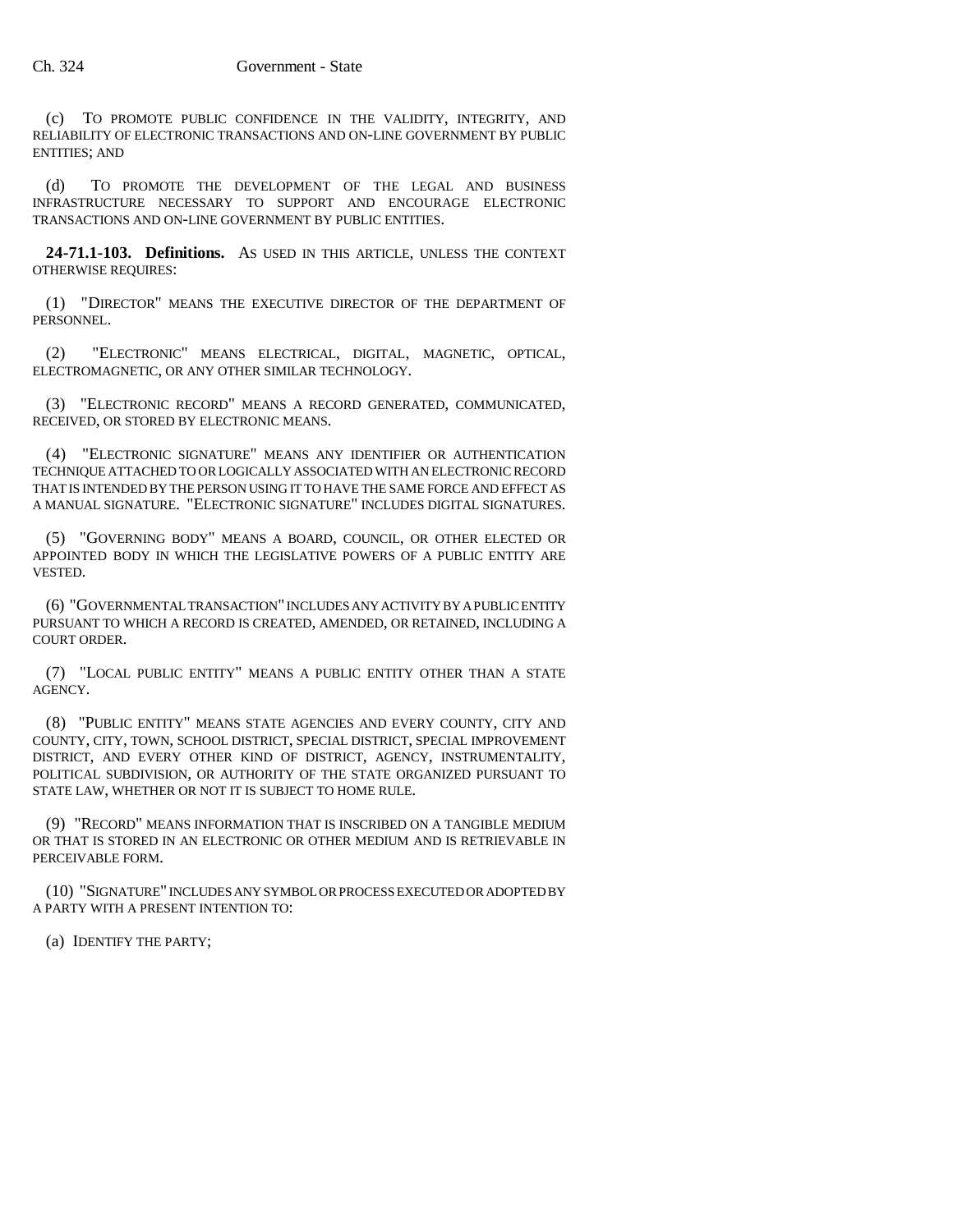(b) AUTHENTICATE A RECORD;

(c) BE BOUND BY, ADOPT, OR ACCEPT A TERM OR RECORD; OR

(d) ASSOCIATE A PERSON WITH A RECORD BY ANY OTHER MEANS.

(11) "STATE AGENCY" MEANS THIS STATE OR ANY DEPARTMENT, INSTITUTION, OR OTHER AGENCY OF THIS STATE, INCLUDING INSTITUTIONS OF HIGHER EDUCATION.

**24-71.1-104. Applicability.** (1) EXCEPT AS OTHERWISE PROVIDED IN THIS SECTION, AND EXCEPT WHERE ELECTRONIC TRANSACTIONS ARE EXPRESSLY PROHIBITED BY STATE OR FEDERAL LAW, THIS ARTICLE APPLIES TO ELECTRONIC RECORDS AND ELECTRONIC SIGNATURES GENERATED, STORED, PROCESSED, COMMUNICATED, OR USED FOR ANY GOVERNMENTAL TRANSACTION.

(2) THIS ARTICLE SHALL NOT APPLY TO ANY RECORD THAT SERVES AS A UNIQUE AND TRANSFERABLE PHYSICAL TOKEN OF RIGHTS AND OBLIGATIONS INCLUDING, WITHOUT LIMITATION, NEGOTIABLE INSTRUMENTS AND OTHER INSTRUMENTS OF TITLE WHEREIN POSSESSION OF THE INSTRUMENT IS DEEMED TO CONFER TITLE.

(3) NOTHING IN THIS ARTICLE SHALL BE CONSTRUED TO REQUIRE A PUBLIC ENTITY TO USE OR PERMIT THE USE OF ELECTRONIC RECORDS OR ELECTRONIC SIGNATURES.

(4) THE PROVISIONS OF THIS ARTICLE SHALL BE SUPPLEMENTAL TO ANY STATE LAW AUTHORIZING THE USE OF ELECTRONIC RECORDS BY PUBLIC ENTITIES.

(5) NOTWITHSTANDING ANY PROVISION OF STATE LAW TO THE CONTRARY, STATE AGENCIES UTILIZING ELECTRONIC RECORDS OR ELECTRONIC SIGNATURES SHALL COMPLY WITH THE PROVISIONS OF THIS ARTICLE AND THE RULES OF THE DIRECTOR OR THE COLORADO SUPREME COURT.

(6) A LOCAL PUBLIC ENTITY MAY UTILIZE THE PROVISIONS OF THIS ARTICLE UPON APPROVAL OF THE LOCAL PUBLIC ENTITY'S GOVERNING BODY. NOTHING IN THIS ARTICLE SHALL ALTER ANY STATEWIDE AUTHORITY TO WHICH LOCAL PUBLIC ENTITIES ARE OTHERWISE SUBJECT BY LAW.

(7) NOTHING IN THIS ARTICLE SHALL BE DEEMED TO ALTER ANY LEGAL REQUIREMENT THAT A CONTRACT OR AGREEMENT BE IN WRITING.

**24-71.1-105. Electronic records.** A RECORD COVERED BY THIS ARTICLE MAY NOT BE DENIED LEGAL EFFECT, VALIDITY, OR ENFORCEABILITY SOLELY BECAUSE IT IS IN THE FORM OF AN ELECTRONIC RECORD. EXCEPT AS OTHERWISE PROVIDED IN THIS ARTICLE, IF A RULE OF LAW REQUIRES A RECORD TO BE IN WRITING OR PROVIDES CONSEQUENCES IF IT IS NOT, AN ELECTRONIC RECORD SATISFIES THAT RULE OF LAW.

**24-71.1-106. Electronic signatures.** (1) A SIGNATURE EXECUTED IN A GOVERNMENTAL TRANSACTION MAY NOT BE DENIED LEGAL EFFECT, VALIDITY, OR ENFORCEABILITY SOLELY BECAUSE IT IS IN THE FORM OF AN ELECTRONIC SIGNATURE. IF A RULE OF LAW REQUIRES A SIGNATURE OR PROVIDES CONSEQUENCES IN THE ABSENCE OF A SIGNATURE, AN ELECTRONIC SIGNATURE SATISFIES THAT RULE OF LAW.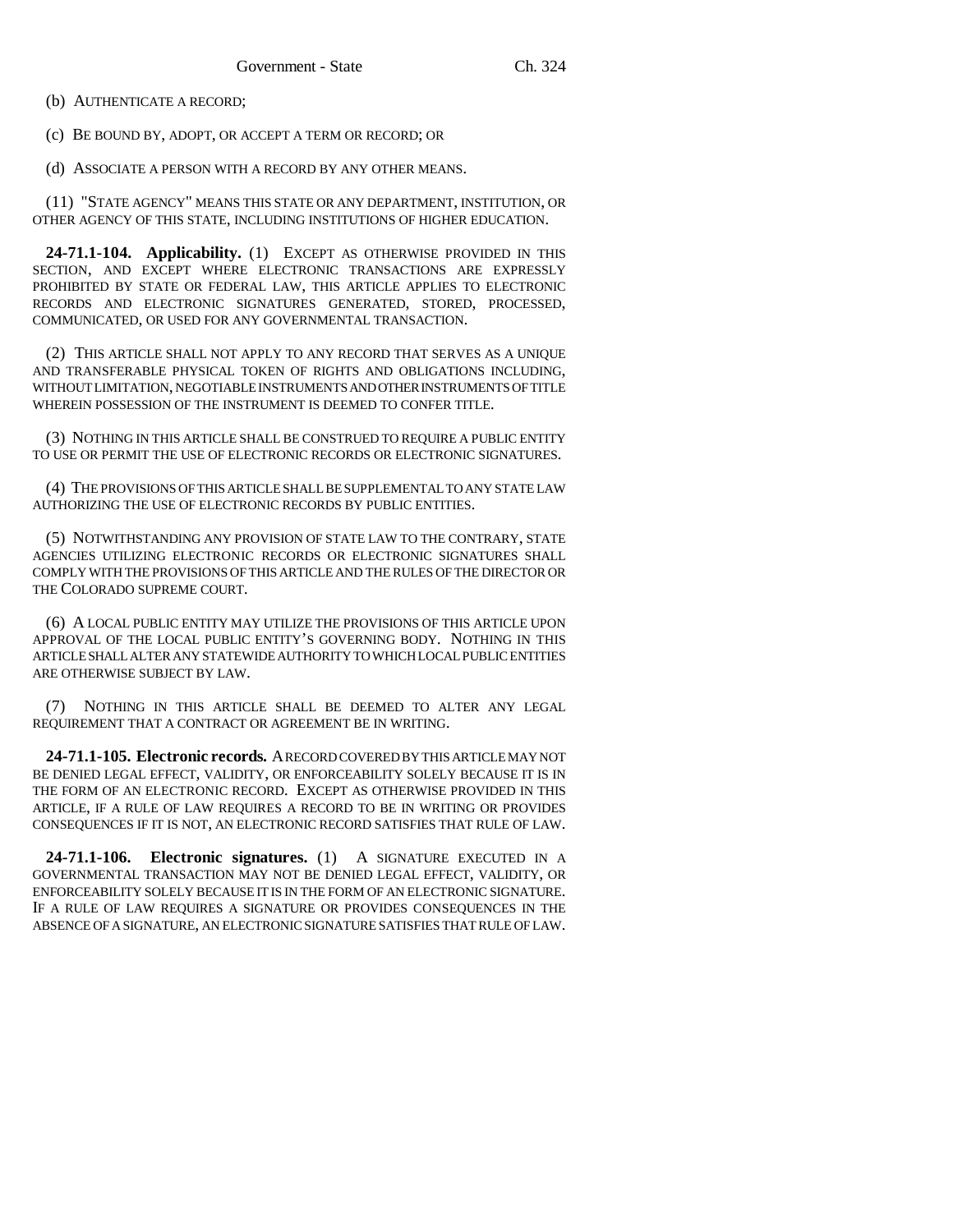#### Ch. 324 Government - State

(2) IN ANY GOVERNMENTAL TRANSACTION IN WHICH A SIGNATURE IS REQUIRED OR USED, ANY PARTY TO THE TRANSACTION MAY AFFIX A SIGNATURE BY USE OF AN ELECTRONIC SIGNATURE THAT COMPLIES WITH RULES PRESCRIBED BY THE DIRECTOR, FOR GOVERNMENTAL TRANSACTIONS WITH STATE AGENCIES; BY THE APPLICABLE GOVERNING BODY, FOR GOVERNMENTAL TRANSACTIONS WITH LOCAL PUBLIC ENTITIES; OR BY THE SUPREME COURT, FOR GOVERNMENTAL TRANSACTIONS WITH THE STATE JUDICIAL SYSTEM. IN PROMULGATING RULES ON THE VALIDITY OF ELECTRONIC SIGNATURES AS AN ALTERNATIVE TO MANUAL SIGNATURES FOR GOVERNMENTAL TRANSACTIONS, THE DIRECTOR OR GOVERNING BODY SHALL CONSIDER, AMONG OTHER APPROPRIATE FACTORS, WHETHER OR NOT THE ELECTRONIC SIGNATURE MUST BE:

(a) UNIQUE TO THE PERSON USING IT;

(b) CAPABLE OF VERIFICATION;

(c) UNDER THE SOLE CONTROL OF THE PERSON USING IT; AND

(d) LINKED TO DATA IN SUCH A MANNER THAT THE ELECTRONIC SIGNATURE IS INVALIDATED IF ANY DATA IS CHANGED.

(3) (a) NOTHING IN THIS ARTICLE SHALL REQUIRE ANY PERSON TO USE OR PERMIT THE USE OF AN ELECTRONIC SIGNATURE. PUBLIC ENTITIES MAY REQUIRE THE USE OF ELECTRONIC SIGNATURES FOR PARTICULAR APPLICATIONS WITHIN THEIR AUTHORITY WHERE MANDATORY USE OF ELECTRONIC SIGNATURES IS NOT IN CONFLICT WITH, OR PROHIBITED BY, STATE OR FEDERAL LAW.

(b) NOTWITHSTANDING PARAGRAPH (a) OF THIS SUBSECTION (3), THE DEPARTMENT OF REVENUE SHALL NOT SELL, PERMIT THE SALE OF, OR OTHERWISE RELEASE TO ANYONE OTHER THAN THE PERSON IN INTEREST ANY ELECTRONIC SIGNATURE FILED WITH, MAINTAINED BY, OR PREPARED BY THE DEPARTMENT OF REVENUE PURSUANT TO SECTION 42-2-114 (1), C.R.S.; HOWEVER, NOTHING IN THIS SECTION SHALL PREVENT THE DEPARTMENT OF REVENUE FROM SHARING ANY INFORMATION WITH A CRIMINAL JUSTICE AGENCY AS DEFINED IN SECTION 24-72-302 (3).

**24-71.1-107. Admissibility into evidence.** SUBJECT TO THE PROVISIONS OF SECTION 13-25-134, C.R.S., ELECTRONIC RECORDS OR ELECTRONIC SIGNATURES SHALL NOT BE INADMISSIBLE IN EVIDENCE SOLELY ON THE GROUND THAT THEY ARE IN ELECTRONIC FORM, ARE NOT IN ORIGINAL FORM, OR ARE NOT ORIGINALS.

**24-71.1-108. Originals.** IF A RULE OF LAW REQUIRES A RECORD TO BE PRESENTED OR RETAINED IN ITS ORIGINAL FORM, OR PROVIDES CONSEQUENCES FOR THE RECORD NOT BEING PRESENTED OR RETAINED IN ITS ORIGINAL FORM, THAT REQUIREMENT IS MET BY AN ELECTRONIC RECORD IF IT ACCURATELY REPRODUCES THE ORIGINAL RECORD AS IT EXISTED AT THE TIME IN QUESTION.

**24-71.1-109. Retention of electronic records.** IF A RULE OF LAW REQUIRES THAT A RECORD BE RETAINED, THAT REQUIREMENT IS MET BY RETAINING AN ELECTRONIC RECORD IF IT ACCURATELY REPRODUCES THE ORIGINAL RECORD AS IT EXISTED AT THE TIME IN QUESTION AND FOR SO LONG AS MAY BE REQUIRED BY LAW. NOTHING IN THIS SECTION SHALL PRECLUDE ANY PUBLIC ENTITY FROM SPECIFYING ADDITIONAL REQUIREMENTS FOR THE RETENTION OF RECORDS, EITHER WRITTEN OR ELECTRONIC,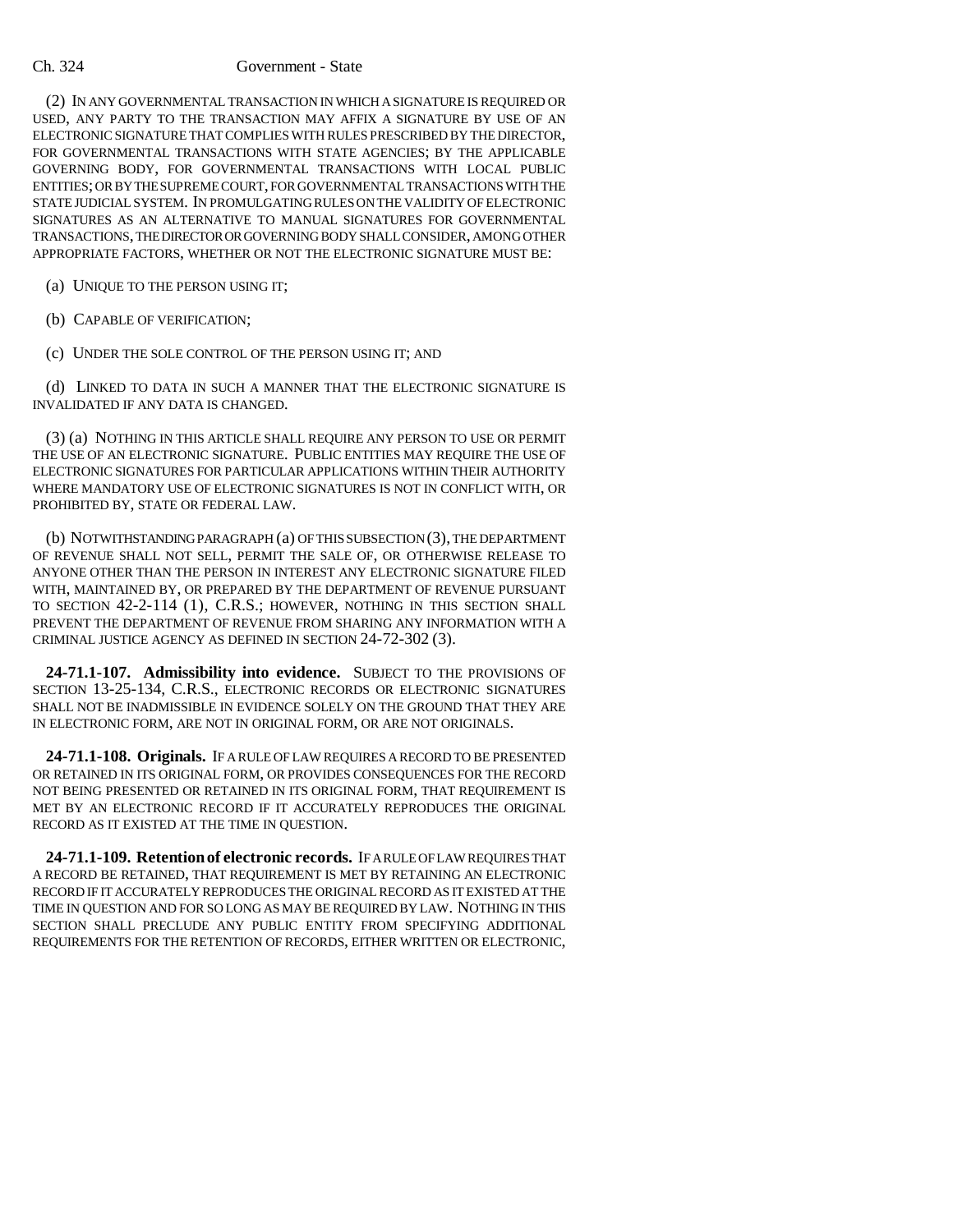THAT ARE SUBJECT TO THE JURISDICTION OF SUCH PUBLIC ENTITY.

**24-71.1-110. Technical standards - rules.** (1) (a) THE DIRECTOR SHALL ADOPT RULES, STANDARDS, PROCEDURES, AND POLICIES FOR THE USE OF ELECTRONIC RECORDS AND ELECTRONIC SIGNATURES BY PUBLIC ENTITIES. IF APPROPRIATE, THOSE STANDARDS, POLICIES, AND PROCEDURES MUST SPECIFY DIFFERING LEVELS OF SECURITY FROM WHICH PUBLIC ENTITIES MAY CHOOSE IN IMPLEMENTING THE MOST APPROPRIATE STANDARD FOR A PARTICULAR APPLICATION.

(b) EACH STATE AGENCY SHALL ENSURE COMPLIANCE WITH THE RULES ADOPTED BY THE DIRECTOR. NOTHING IN THIS SECTION SHALL BE CONSTRUED TO GIVE THE DIRECTOR ANY POWER TO APPROVE OR DISAPPROVE ANY PROPOSED USE OF ELECTRONIC RECORDS BY ANOTHER AGENCY OR INSTITUTION.

(2) THE SUPREME COURT MAY ADOPT SUCH RULES AS ARE NECESSARY TO IMPLEMENT THIS ARTICLE.

(3) THE GOVERNING BODY OF ANY LOCAL PUBLIC ENTITY AUTHORIZING THE USE OF ELECTRONIC RECORDS OR SIGNATURES SHALL ADOPT RULES, STANDARDS, POLICIES, AND PROCEDURES FOR ITS OWN USE OF ELECTRONIC RECORDS OR SIGNATURES OR MAY FOLLOW THE RULES ADOPTED BY THE DIRECTOR.

**SECTION 2.** 24-71-101, Colorado Revised Statutes, as enacted by House Bill 99-1079, enacted at the First Regular Session of the Sixty-second General Assembly, is amended to read:

**24-71-101. Electronic signatures.** (1) As used in this article, "digital signature" or "electronic signature" means an electronic identifier, created by computer, intended by the party ANY IDENTIFIER OR AUTHENTICATION TECHNIQUE ATTACHED TO OR LOGICALLY ASSOCIATED WITH AN ELECTRONIC RECORD THAT IS INTENDED BY THE PERSON using it to have the same force and effect as the use of a manual signature. "ELECTRONIC SIGNATURE" INCLUDES DIGITAL SIGNATURES.

(2) In any written communication in which a signature is required or used, OTHER THAN GOVERNMENTAL TRANSACTIONS AS SPECIFIED IN SECTION 24-71.1-106, any party to the communication may affix a signature by use of an electronic or digital signature that complies with the requirements of this section. The use of an electronic or digital signature shall have the same force and effect as the use of a manual signature if: RULES PRESCRIBED BY THE EXECUTIVE DIRECTOR OF THE DEPARTMENT OF PERSONNEL. IN PROMULGATING RULES ON THE VALIDITY OF ELECTRONIC SIGNATURES AS AN ALTERNATIVE TO MANUAL SIGNATURES FOR NONGOVERNMENTAL TRANSACTIONS, THE EXECUTIVE DIRECTOR OF THE DEPARTMENT OF PERSONNEL SHALL CONSIDER, AMONG OTHER APPROPRIATE FACTORS, WHETHER OR NOT THE ELECTRONIC SIGNATURE MUST BE:

- (a) It is Unique to the person using it;
- (b) It is Capable of verification;
- (c) It is Under the sole control of the person using it;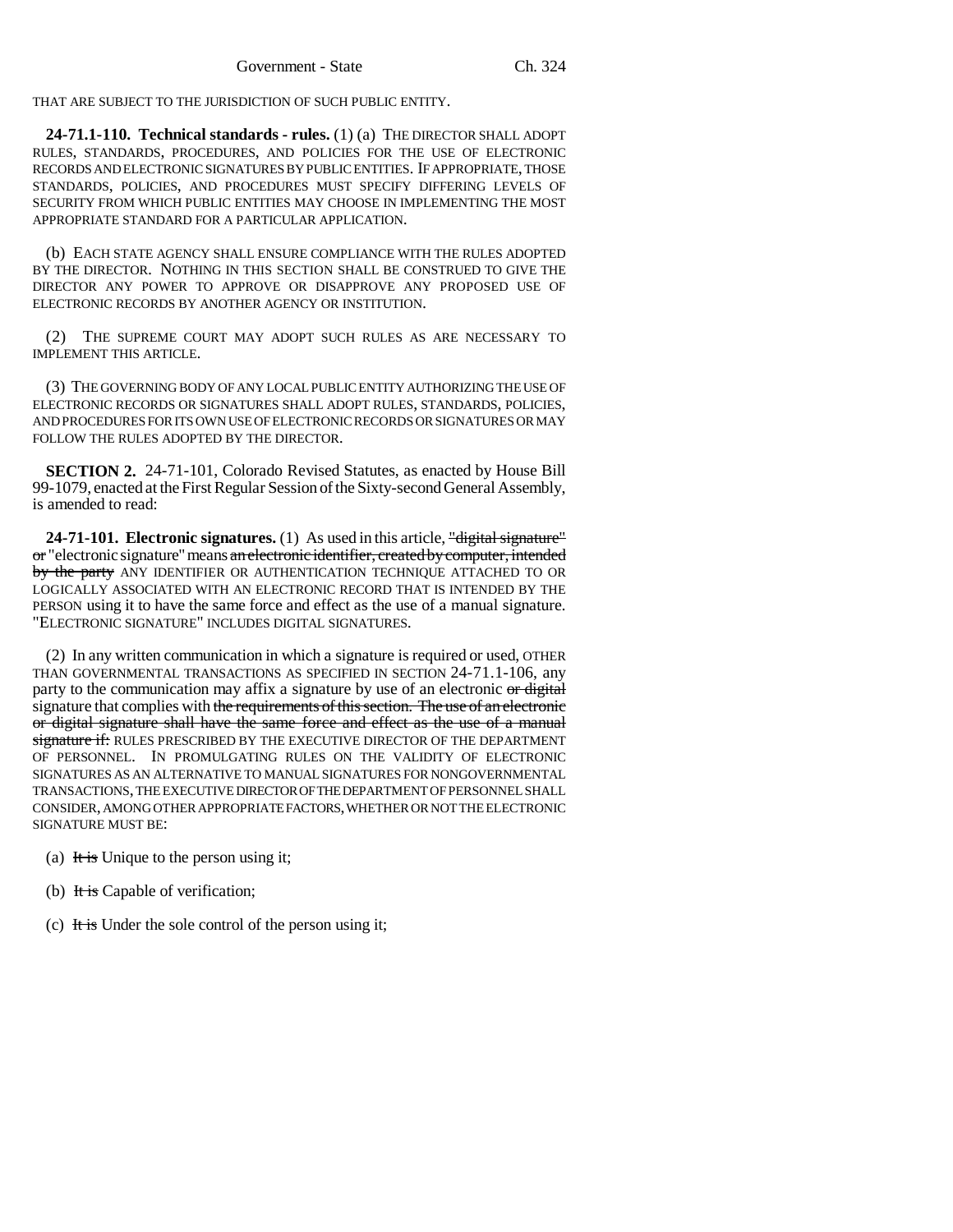(d) It is Linked to data in such a manner that the electronic  $\sigma r$  digital signature is invalidated if any data is changed.

(e) It conforms to rules promulgated by the executive director of the department of personnel pursuant to section 24-30-1604 (1).

(3) The use or acceptance of an electronic  $\sigma r$  digital signature shall be at the option of the parties. Nothing in this section shall require any person to use or permit the use of an electronic or digital signature.

**SECTION 3.** The introductory portion to 24-30-1604 (1) and 24-30-1604 (1) (b), Colorado Revised Statutes, are amended to read:

**24-30-1604. Powers of the executive director - penalty for breach of confidentiality.** (1) In order to perform the functions and duties of the GGCC as set forth in this part 16 AND IN ARTICLE 71.1 OF THIS TITLE, the executive director of the department of personnel shall exercise the following powers:

(b) To adopt such rules and regulations as may be necessary to carry out the purposes and provisions of this part 16 AND ARTICLE 71.1 OF THIS TITLE REGARDING GOVERNMENT ELECTRONIC TRANSACTIONS;

**SECTION 4.** Article 25 of title 13, Colorado Revised Statutes, is amended BY THE ADDITION OF A NEW SECTION to read:

**13-25-134. Electronic records and signatures - admissibility in evidence originals.** PURSUANT TO THE PROVISIONS OF ARTICLE 71.1 OF TITLE 24, C.R.S., IN ANY LEGAL PROCEEDING, NOTHING IN THE APPLICATION OF THE RULES OF EVIDENCE SHALL APPLY SO AS TO DENY THE ADMISSIBILITY OF AN ELECTRONIC RECORD OR ELECTRONIC SIGNATURE INTO EVIDENCE ON THE SOLE GROUND THAT IT IS AN ELECTRONIC RECORD OR ELECTRONIC SIGNATURE OR ON THE GROUNDS THAT IT IS NOT IN ITS ORIGINAL FORM OR IS NOT AN ORIGINAL.

**SECTION 5.** 22-32-110 (1), Colorado Revised Statutes, is amended BY THE ADDITION OF A NEW PARAGRAPH to read:

**22-32-110. Board of education - specific powers.** (1) In addition to any other power granted to a board of education of a school district by law, each board of education of a school district shall have the following specific powers, to be exercised in its judgment:

(kk) TO AUTHORIZE THE USE OF ELECTRONIC RECORDS OR SIGNATURES AND ADOPT RULES, STANDARDS, POLICIES, AND PROCEDURES FOR USE OF ELECTRONIC RECORDS OR SIGNATURES PURSUANT TO ARTICLE 71.1 OF TITLE 24, C.R.S.

**SECTION 6.** 30-11-107 (1), Colorado Revised Statutes, is amended BY THE ADDITION OF A NEW PARAGRAPH to read:

**30-11-107. Powers of the board.** (1) The board of county commissioners of each county has power at any meeting: